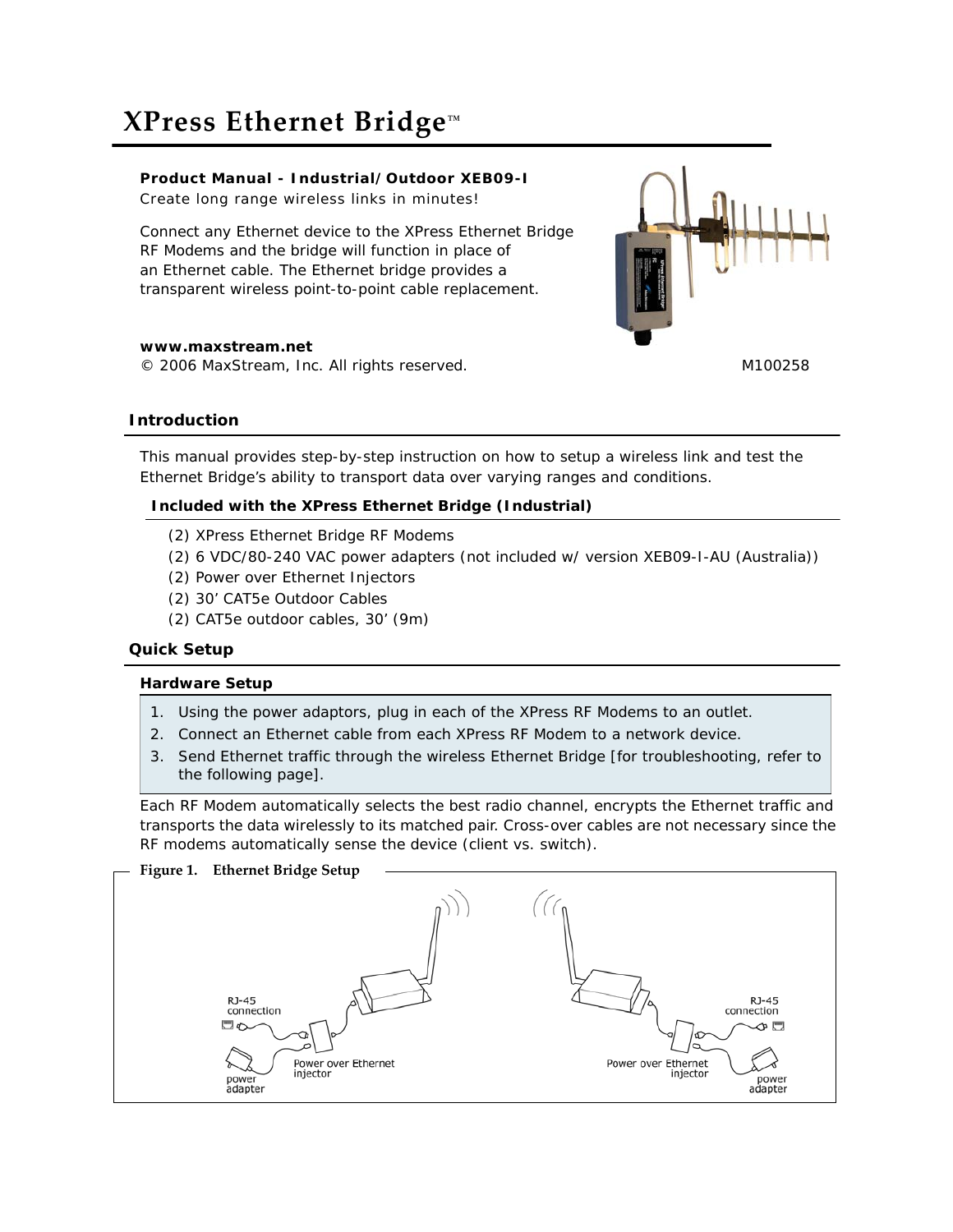## **LED Display**

| <b>LED</b>     | <b>Name</b>         | <b>Function</b>                                                       | <b>Color</b> |
|----------------|---------------------|-----------------------------------------------------------------------|--------------|
| 1              | Power               | Unit has power and has successfully booted.                           | Red          |
| $\overline{2}$ | RF Link             | RF modem has successfully linked with its partner.                    | Green        |
| 3              | RF TX               | Radio transmission is occurring.                                      | Green        |
| 4              | RF RX               | Radio reception is occurring.                                         | Green        |
| 5              | Eth Link            | Ethernet port has a valid Ethernet connection.                        | Green        |
| 6              | Activity            | RF modem is processing data.                                          | Green        |
| $\overline{1}$ | 1 (channel)         | To determine the current radio channel, add the numbers that are lit. | Green        |
| 8              | 2 (channel)         | 1 - 903 MHz<br>7 - 915 MHz<br>2 - 905 MHz<br>8 - 917 MHz              |              |
| 9              | 4 (channel)         | 3 - 907 MHz<br>9 - 919 MHz                                            |              |
| 10             | 8 (channel)         | 4 - 909 MHz<br>10 - 921 MHz                                           |              |
|                |                     | 5 - 911 MHz<br>11 - 923 MHz<br>6 - 913 MHz<br>12 - 925 MHz            |              |
| 11             |                     |                                                                       |              |
|                | Link Quality        | Excellent link quality - No retransmissions                           | Green        |
| 12             | <b>Link Quality</b> | Very good link quality - Few retransmissions                          | Green        |
| 13             | <b>Link Quality</b> | Good link quality - Occasional retransmissions                        | Amber        |
| 14             | <b>Link Quality</b> | Fair link quality - Some retransmissions                              | Amber        |
| 15             | <b>Link Quality</b> | Weak link quality - Many retransmissions                              | Red          |
| 16             | <b>Link Quality</b> | No link quality - No link available                                   | Red          |

The XPress RF Modem has 16 LEDs that display the status of the device.

#### **Troubleshooting**

#### **No Power LED:**

Check the power connections.

#### **No Radio Link LED:**

The radio is looking for its matched partner. If both units are powered up and the Power LEDs are active they may be too far away to create the radio connection. Try other locations that may have a less obstructed path or try to reorient the antennas.

Yagi-type antennas get their best range when they are both oriented to point directly at each other with the antenna elements oriented in the same plane (e.g. vertically or horizontally).

#### **Radio Link LED on but Quality Indicator is low:**

The units may be too far away to create a good radio connection. Try other locations that may have a less obstructed path or try to reorient the antennas.

#### **No Ethernet Link LED:**

Check your network connections.

#### **Still not working?**

If practical, temporarily use an Ethernet cable to see if the network is working over a wired connection. If a wire does not work then the problem is with the network.

#### **PRODUCT LIMITED WARRANTY:**

This product is warranted to the original purchaser for normal use for a period of 30 days from the date of purchase. If a defect covered under this warranty occurs, MaxStream will repair or replace the defective part, at its option, at no cost. This warranty does not cover defects resulting from misuse or modification of the product.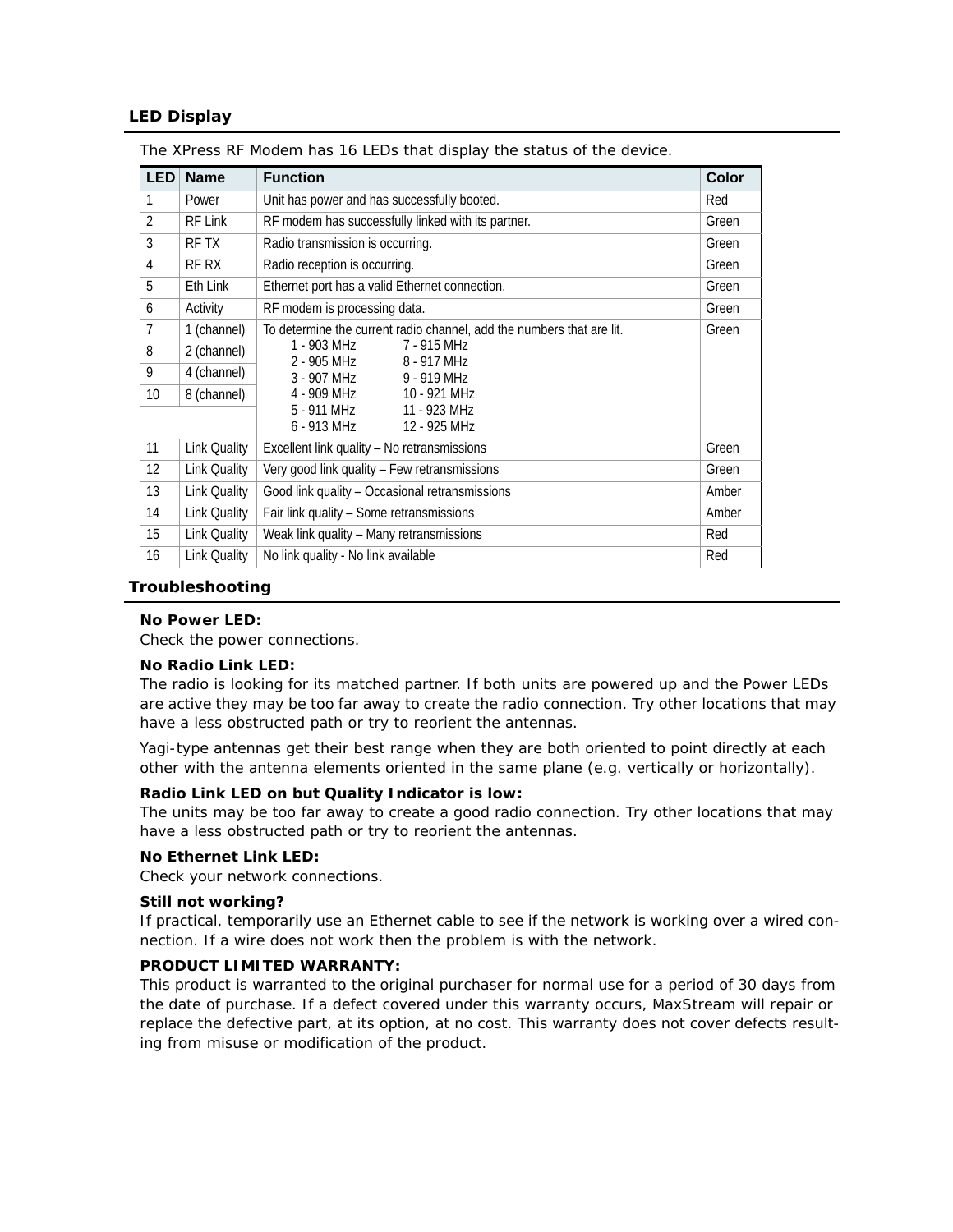## **Advanced Settings**

## **Automatic Frequency Selection Mode** (All DIP Switches OFF (up))

<Default Configuration> The RF modem is designed to automatically select and continuously optimize the performance of its radio channel. The radio channel is monitored to ensure it is providing low error rates necessary for successful radio transmission. In the event that the error rate rises, the RF modem will autonomously change to a new channel. There are 12 nonoverlapping channels.

## **Figure 2. DIP Switches ‐ Automatic Frequency Selection Mode (All OFF (up))**



Australia only: In order to comply with Australian regulations, all modems intended for use in Australia are pre-configured to operate on 6 channels and DIP Switches are disabled.

#### **Manual Frequency Selection Mode**

To restrict the operation of the RF modem to a subset of the 902-928 band, the user may activate a manual selection mode that allows the radio to automatically choose the best channel within a grouped subset of the 12 available channels. This is enabled by the 8-position DIP switch on the master unit. These settings allow the RF modem to operate on the optimal channel in one of three subsets: LOW 4, MID 4 or HIGH 4.

| <b>Channels</b>        | <b>Frequency Range</b> | <b>DIP Settings</b> |
|------------------------|------------------------|---------------------|
| LOW 4 - 1.2.3 or 4     | 903-909 MHz            | 2 ON / 3 OFF        |
| MID 4 - 5.6.7 or 8     | 911-917 MHz            | 2 OFF / 3 ON        |
| HIGH 4 - 9.10.11 or 12 | 919-925 MHz            | 2 ON / 3 ON         |

Or - the user may wish to select a specific channel. This can be done by setting DIP switches 5- 8 as shown in the table below. [Turn DIP 2 Off / 3 Off]

| <b>Channel</b> | <b>Frequency</b> | <b>DIP Settings</b>          |
|----------------|------------------|------------------------------|
|                | 903 MHz          | 5 On / 6 Off / 7 Off / 8 Off |
| $\mathfrak{D}$ | 905 MHz          | 5 Off / 6 On / 7 Off / 8 Off |
| 3              | 907 MHz          | 5 On / 6 On / 7 Off / 8 Off  |
| 4              | 909 MHz          | 5 Off / 6 Off / 7 On / 8 Off |
| 5              | 911 MHz          | 5 On / 6 Off / 7 On / 8 Off  |
| 6              | 913 MHz          | 5 Off / 6 On / 7 On / 8 Off  |
|                | 915 MHz          | 5 On / 6 On / 7 On / 8 Off   |
| 8              | 917 MHz          | 5 Off / 6 Off / 7 Off / 8 On |
| 9              | 919 MHz          | 5 On / 6 Off / 7 Off / 8 On  |
| 10             | 921 MHz          | 5 Off / 6 On / 7 Off / 8 On  |
| 11             | 923 MHz          | 5 On / 6 On / 7 Off / 8 On   |
| 12             | 925 MHz          | 5 Off / 6 Off / 7 On / 8 On  |

#### **Site Survey Mode** (DIP Switch 4 is ON (down))

In this mode the RF modem can perform a site survey. With this mode activated the radios send and receive at 100% capacity by transceiving self-generated simulated data. The installer can monitor the Link Quality display to assess channel quality while optimizing antennae orientation. The installer can manually select each channel to evaluate performance and identify the best channels for operation. By identifying channels with poor performance it is possible to identify possible interferers and use "Manual Frequency Selection Mode" to avoid portions of the band or select a fixed operating frequency.

Important Note: Ethernet traffic does not get transported while the RF modems are in Site Survey Mode.